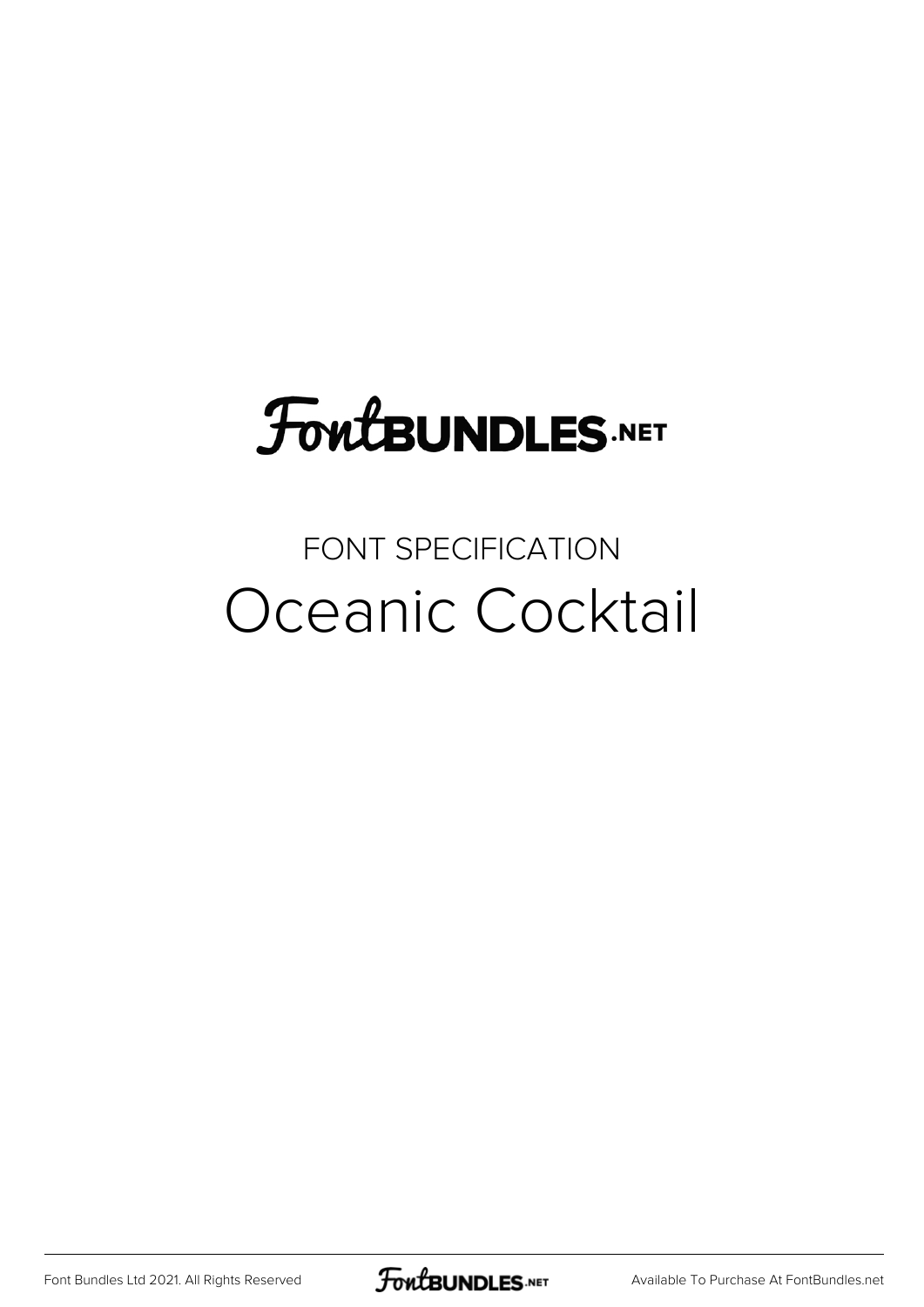#### Oceanic Cocktail - Regular

**Uppercase Characters** 

# ABCDEFGHIJKLMNOPQRSTU VWXYZ

Lowercase Characters

#### abcdefghijklmnopgrstuvwxyz

**Numbers** 

## 0123456789

Punctuation and Symbols  $# 5 \% 8 ( ) * + , \mathsf I$  $\langle$  = > ?  $\rangle$   $\langle$   $\rangle$   $\rangle$   $\langle$   $\rangle$   $\rangle$   $\wedge$  $-$  {  $\vert$  } ;  $\phi$  £  $\alpha$  $\frac{4}{5}$  |  $\frac{6}{5}$  $\boldsymbol{2}$  $\odot$ 巜  $\bigcirc$  $\beta$  $\ddag$  $\overline{\mathbf{3}}$  $\mathbf 1$  $\bullet$  $\frac{1}{4}$  $\frac{1}{2}$  $\frac{3}{4}$  $\mathbb{F}$  $\overline{u}$  $\overleftrightarrow{ }$ S

All Other Glyphs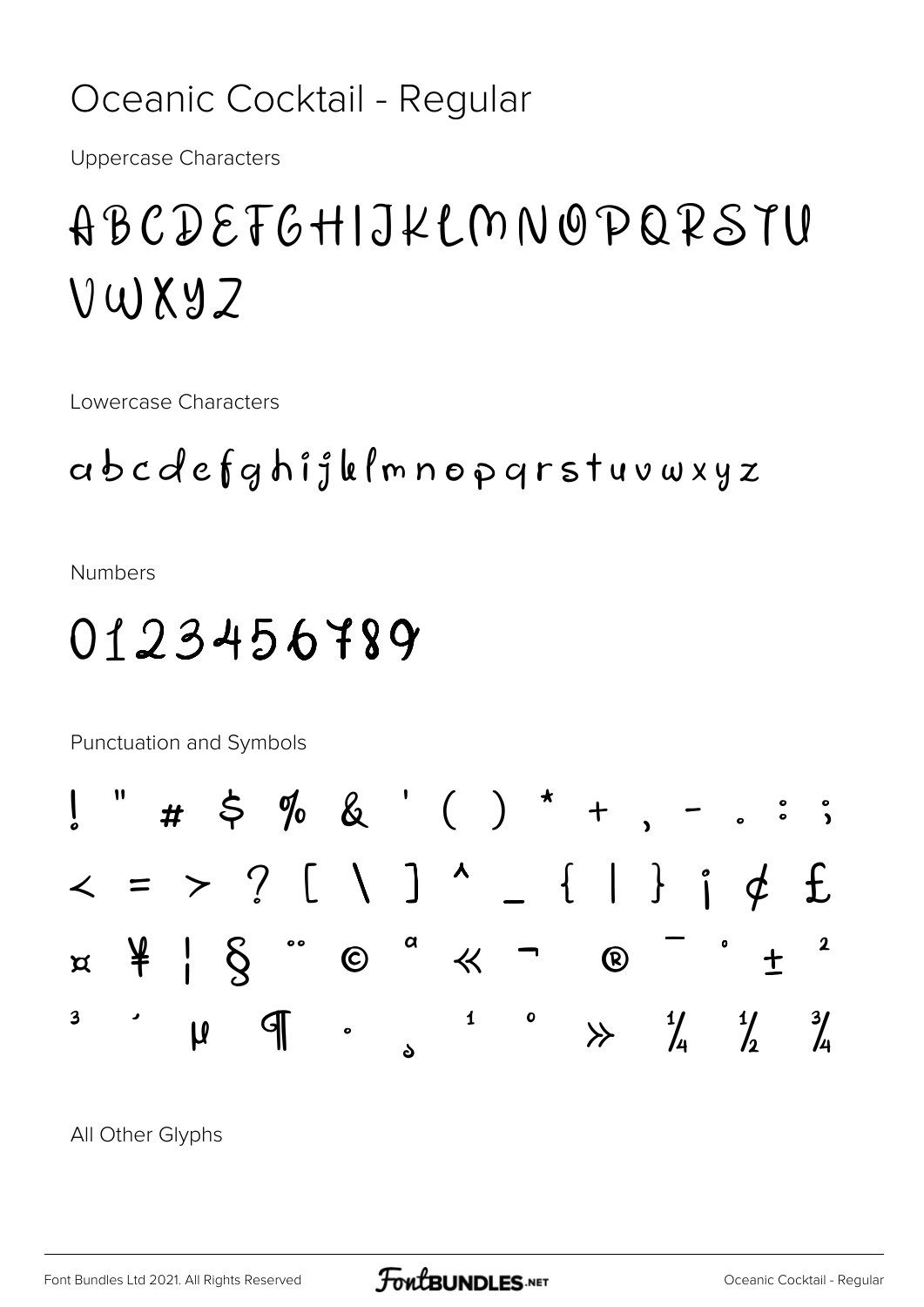|  |  |  | $\begin{array}{ccccccccccccccccc} \hat{A} & \hat{A} & \hat{A} & \hat{A} & \hat{A} & \hat{A} & \hat{A} & \hat{B} & \hat{C} & \hat{C} & \end{array}$                                                                                                                                                                                 |  |
|--|--|--|------------------------------------------------------------------------------------------------------------------------------------------------------------------------------------------------------------------------------------------------------------------------------------------------------------------------------------|--|
|  |  |  | $\acute{\mathfrak{E}}\hspace{0.1in} \hat{\mathfrak{E}}\hspace{0.1in} \dot{\mathfrak{l}}\hspace{0.1in} \hat{\mathfrak{l}}\hspace{0.1in} \hat{\mathfrak{l}}\hspace{0.1in} \hat{\mathfrak{l}}\hspace{0.1in} \hat{\mathfrak{N}}$                                                                                                       |  |
|  |  |  | $\label{eq:16} \dot{\mathbb{O}} \quad \  \  \, \dot{\mathbb{O}} \quad \  \  \, \dot{\mathbb{O}} \quad \  \  \, \ddot{\mathbb{O}} \quad \  \  \, \ddot{\mathbb{O}} \quad \  \  \, \dot{\mathbb{O}} \quad \  \  \, \dot{\mathbb{O}} \quad \  \  \, \dot{\mathbb{O}} \quad \  \  \, \dot{\mathbb{U}} \quad \  \  \, \dot{\mathbb{U}}$ |  |
|  |  |  | $\begin{array}{ccccccccccccccccc} \hat{U} & \hat{U} & \hat{U} & \hat{U} & \hat{P} & \hat{P} & \hat{G} & \hat{G} & \hat{G} & \hat{G} & \hat{Q} & \end{array}$                                                                                                                                                                       |  |
|  |  |  | a a ce ç è é ê e j                                                                                                                                                                                                                                                                                                                 |  |
|  |  |  |                                                                                                                                                                                                                                                                                                                                    |  |
|  |  |  |                                                                                                                                                                                                                                                                                                                                    |  |